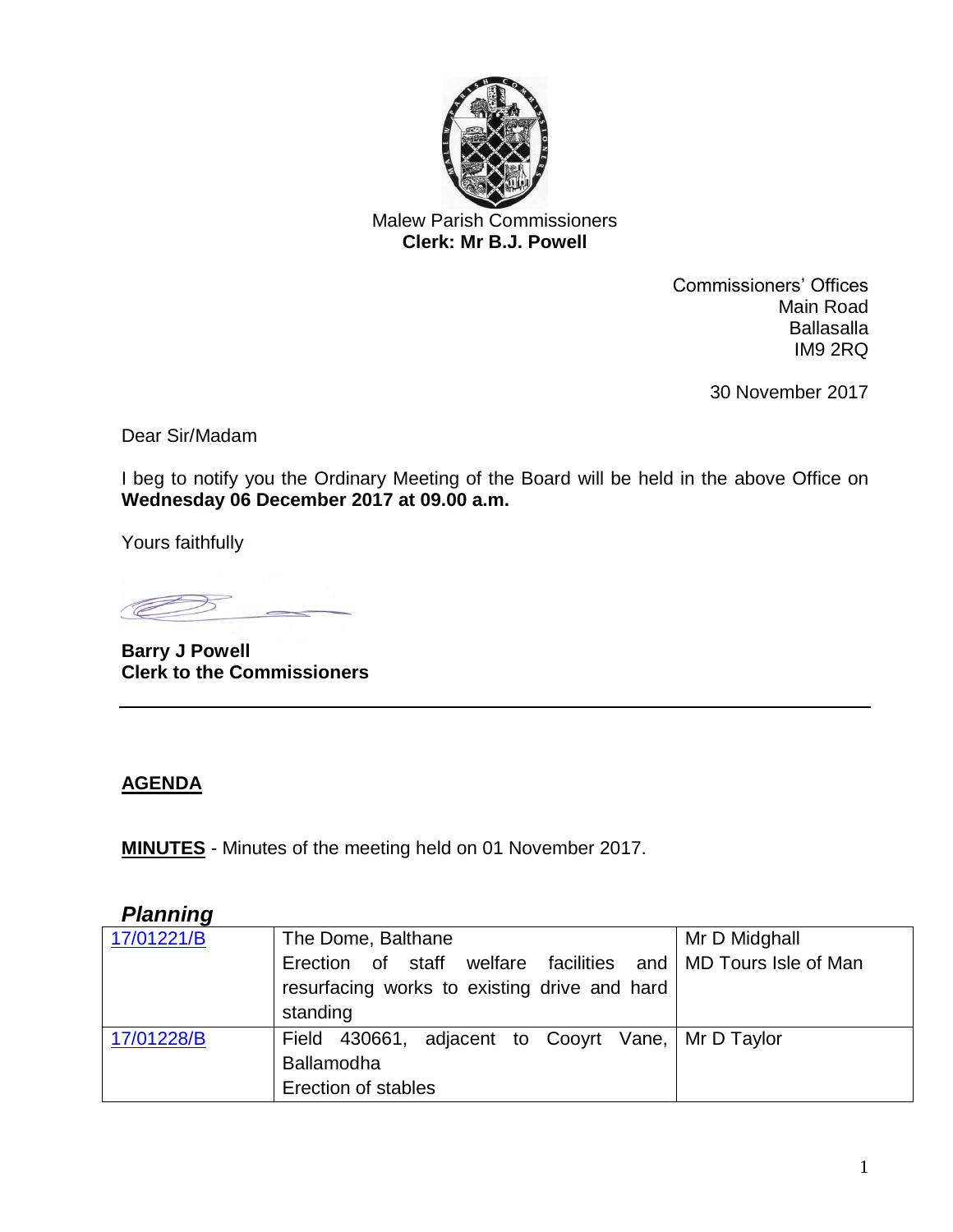#### **Christmas**

- Marown Christmas Civic Service Sunday 10 December 2017.
- Tynwald Christmas Carol Service Thursday 14 December 2017.

#### **Isle of Man Government Preservation of War Memorials Committee**

• Letter dated 15 November 2017 from David Cretney MLC.

### **Cabinet Office**

- Public Consultation of possible ways of improving the Island's planning system *email dated 20 October 2017 from Will Greenhow, Chief Secretary* – *carried forward from last meeting.*
- Castletown Housing Land Review *meeting here on Monday 18 December at 7 p.m.*

### **Civic Sunday 2018**

- March 04 Abbey Church 3 p.m. (Order of Service) *to choose a charity for the collection. Last year: Ballasalla Community Partnership & Malew Endowments.*
- Any additions to the Invitation List.

### **Insurance Renewal**

### **Waste/Southern Amenity Site**

### **Invoices and payments to be approved by the Board**

#### **Diary dates**

- *Thursday 14 December 4 p.m. Christmas Grotto – Village Hall.*
- *Wednesday 03 January 2018 – 9 a.m. Ordinary Meeting.*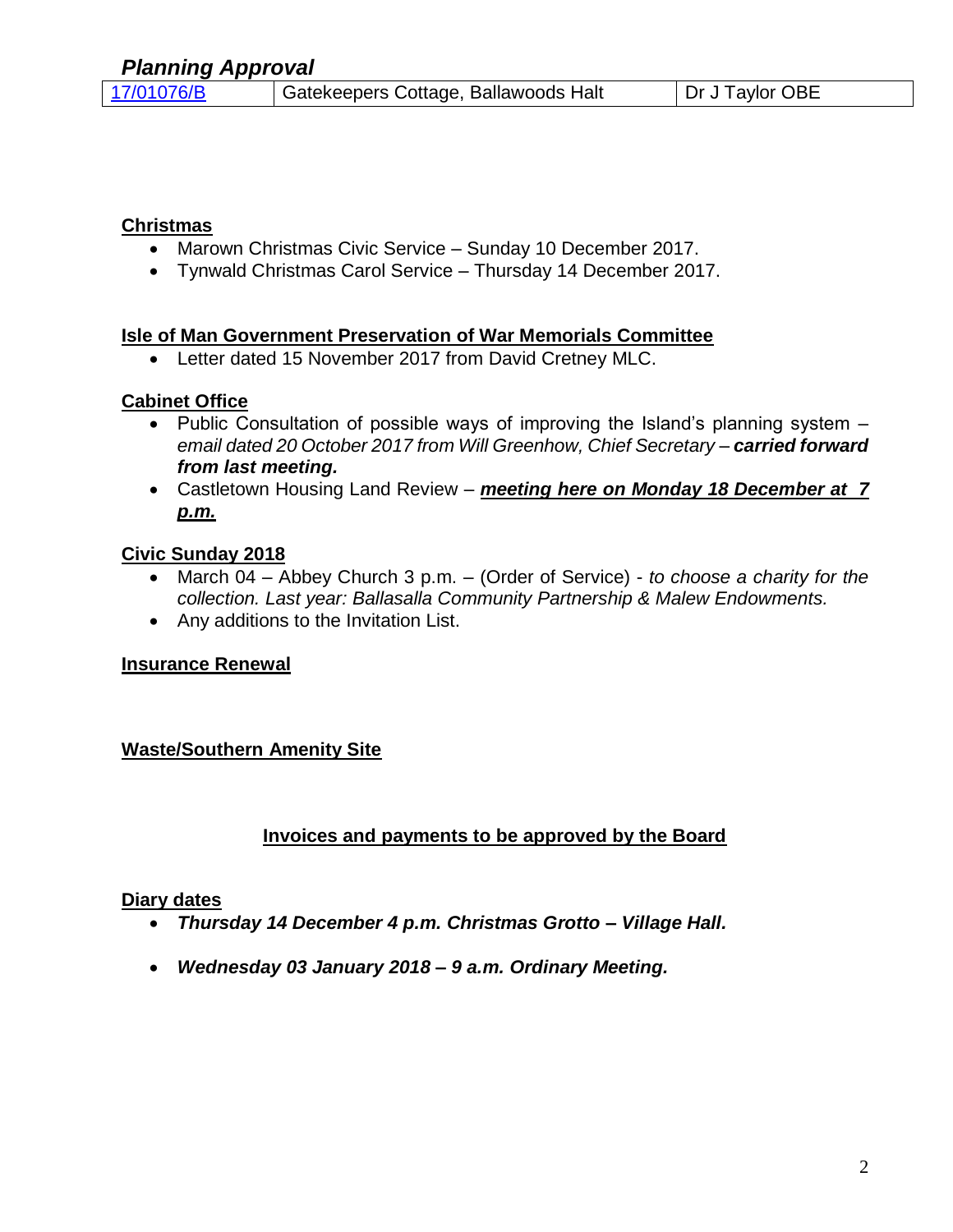# **Minutes for the Ordinary Meeting of Malew Parish Commissioners Wednesday 1 November 2017**

**Meeting Commenced: 9 a.m.**

**Present: Mrs B Brereton, Mrs J Knighton, Mrs M Mansfield**

**Apologies: Mr B Pilling**

**In Attendance: Mr B Powell – Clerk**

#### **Minutes to be approved and signed as a true record**

Minutes of the Ordinary Meeting 4 October 2017 were signed as a true record upon the proposal of Mrs Knighton seconded Mrs Brereton

#### **Planning Applications**

| 17/01076/B | Gatekeepers Cottage, Ballawoods Halt          | Dr J Taylor OBE              |
|------------|-----------------------------------------------|------------------------------|
|            | Demolition of existing dwelling (Gatekeepers  |                              |
|            | Cottage) and erection of replica building on  |                              |
|            | part of field 434107 adjacent and erection of |                              |
|            | replacement dwelling and new access drive     |                              |
|            | and associated landscaping incorporating part |                              |
|            | field 434112 and associated works to existing |                              |
|            | access lane.                                  |                              |
|            | No objection, unanimous                       |                              |
| 17/01119/B | 3 Bridge Road                                 | Mrs A Dryland                |
|            | Installation of ground floor window on side   |                              |
|            | elevation of dwelling                         |                              |
|            | No objection, unanimous                       |                              |
| 17/01124/B | <b>Ballastrang Farm</b>                       | <b>Mr Francis Garnet-Ore</b> |
|            | Change of use of part of barn from learning   |                              |
|            | centre to veterinary clinic                   |                              |
|            | No objection, unanimous                       |                              |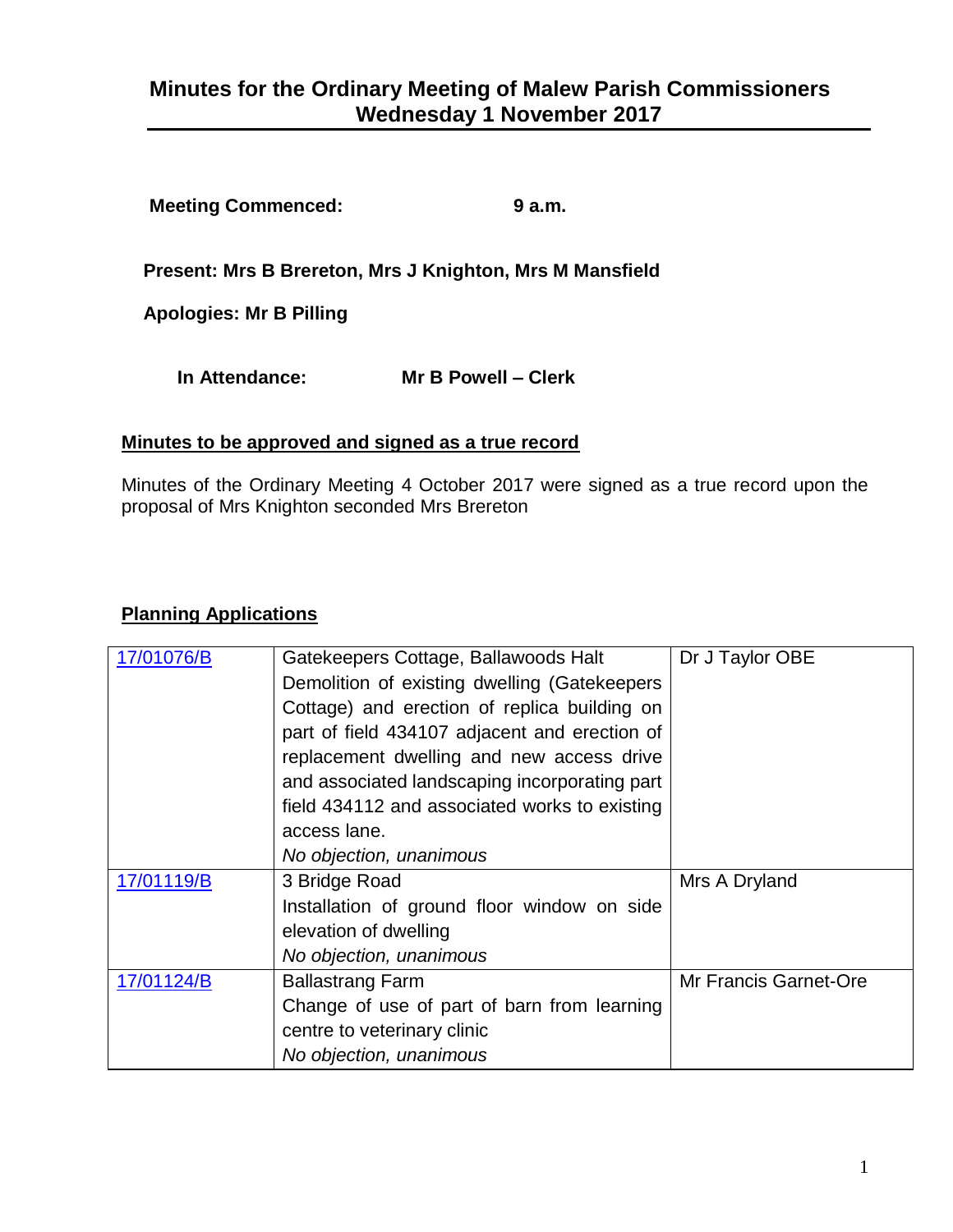#### **Election**

• Letter from Mr & Mrs I Maule requesting that an election be held. *Clerk to reply to Mr & Mrs Maule. Election to held on Thursday 30 November, closing date for nominations 7 November 5 p.m. Clerk to act as returning officer for election.*

# **Feigh Keign**

• Drainage. *Waiting for quote from GK Groundworks.*

### **The Treasury**

• 3 rd Supplemental List 2017.*Noted*

#### **Department of Infrastructure**

• Changing Local Government Legislation. *Clerk to respond with Boards views.*

### **Cabinet Office**

- Public Consultation of possible ways of improving the Island's planning system email dated 20 October 2017 from Will Greenhow, Chief Secretary. *Discuss at separate meeting.*
- Castletown Housing Land Review. *Clerk to reply to Cabinet Office with copy to Castletown Commissioners highlighting the fact that a large part of the land under review is in Malew.*
- Act of Remembrance copy of press notice. *Noted*

# **Civic Sunday 2018**

- March 04 Abbey Church 3 p.m. (for the Order of Service) *Chairman and Board members to consider charity for collection proceeds.*
- Any additions to the Invitation List. *Additions to be given to the Clerk*

### **Corner Cottage, Cross Four Ways**

• Letter dated 12 October 2017 from Dr Phil Adcock. *Noted, Clerk to reply*

### **Waste/Southern Amenity Site**

- Copy of letter from Chairman of the SCASB to Local Government Unit. *Clerk to contact LGU to arrange a meeting to discuss.*
- Increase in charges for waste disposal at EfW. *Noted*

### **Castletown Golf Links**

• Planning/dilapidation. *The site owner to meet with the Board on 22 November to discuss.*

### **Office Door automation**

• Quote from Garage Door & Gate Automation. *Board unanimously agreed to quote of £3435 plus VAT to install equipment to automate the opening and closing of the main door to the building to comply with disability access requirements.*

### **Invoices and payments to be approved by the Board**

• *Proposed by Mrs. Knighton seconded by Mrs Mansfield. Unanimous decision.*

### **Diary dates**

• Wednesday 06 December – 9 a.m. Ordinary Meeting*.*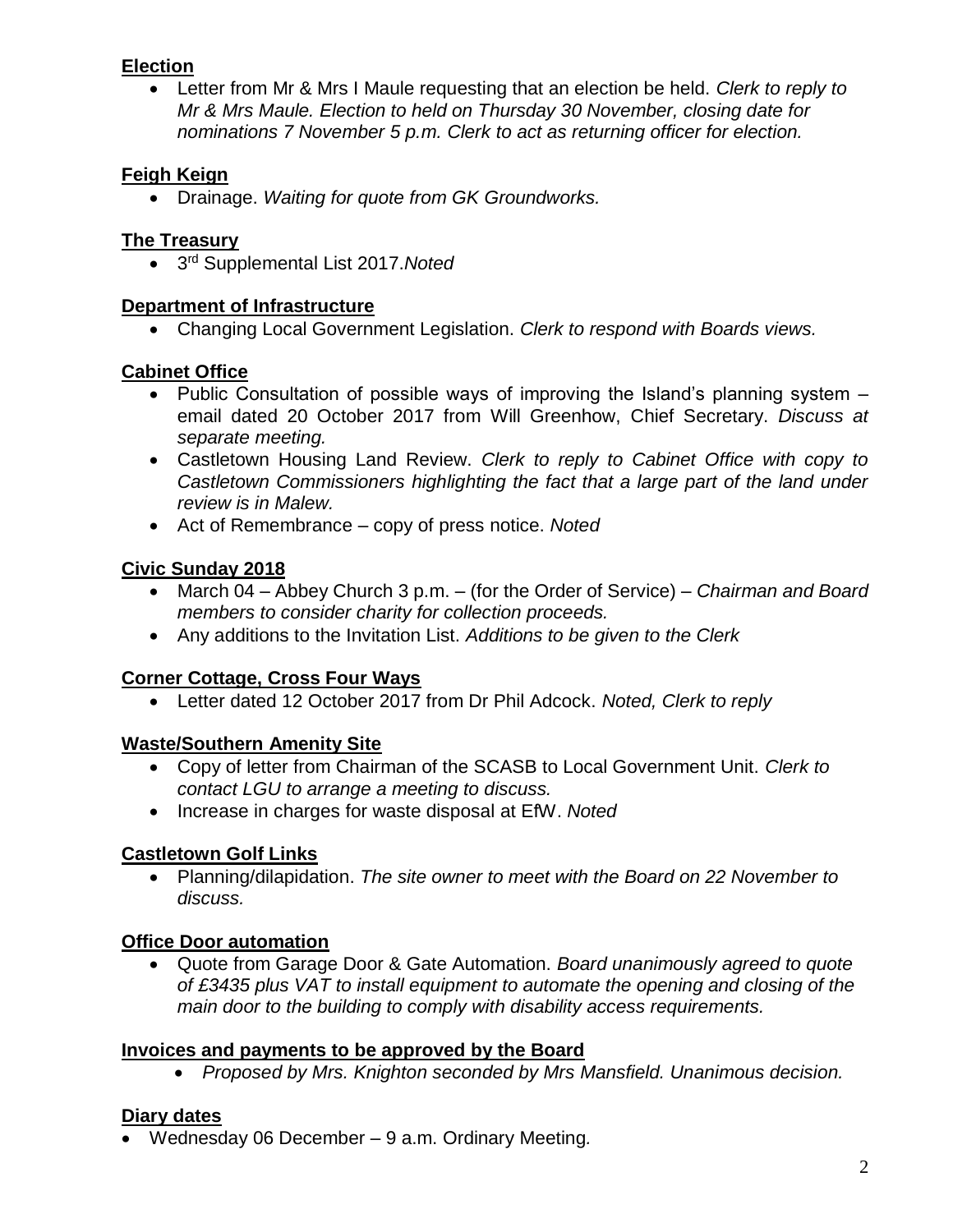**Department of Environment, Food and Agriculture** 



Rheynn Chymmyltaght, Bee as Eirinys

Please reply to the signatory Our Ref: EJC/17/01076/B/TPC

**Malew Parish Commissioners Clerk To The Commissioners Commissioners Offices** Main Road **Ballasalla IM9 2RO** 

Tel: (01624) 685950 Fax: (01624) 686443 Email: planning@gov.im **Jennifer Chance, MRTPI Director of Planning & Building Control** 

28th November 2017

Dear Mr Powell.

#### **TOWN AND COUNTRY PLANNING ACT 1999** The Town and Country Planning (Development Procedure)(No 2) Order 2013

- PA Ref: 17/01076/B
- Dr John Tavlor OBE By:
- For: Demolition of existing dwelling (Gatekeeper Cottage) and erection of replica building on part of Field 434107 adjacent and erection of replacement dwelling and new access drive and associated landscaping incorporating part Field 434112 and associated works to existing access lane
- At: Gatekeepers Cottage Ballawoods Halt Ballasalla Isle Of Man

The Department of Environment, Food and Agriculture determined to APPROVE the abovementioned planning application and in doing so has extended your authority interested party status.

A copy of the Officer's report and any correspondence which led to the assessment and decision is now available to view on the Government's website (via Online Services https://www.gov.im/planningapplication/services/planning/search.iom) or at. the Department's offices Murray House, Mount Havelock, Douglas.

The approval is subject to compliance with the following condition(s):

The development hereby approved shall be begun before the expiration of four  $1.$ years from the date of this decision notice.

Reason: To comply with article 14 of the Town and Country Planning (Development Procedure) (No2) Order 2013 and to avoid the accumulation of unimplemented planning approvals.

 $2.$ Prior to the occupation of the new dwelling hereby approved, the new store building, built to replicate Ballawoods gatekeeper's cottage, must be erected in accordance with the approved plans and be available for use as such. The replacement gatekeeper's cottage must be retained as such thereafter.

Reason: The reinstatement of the gatekeeper's cottage is a fundamental reason why the new dwelling is considered acceptable.

Department of Environment, Food and Agriculture, Planning & Building Control Directorate, Murray House. Mount Havelock, Douglas, Isle of Man, IM1 2SF. Email planning@gov.im. Tel 01624 685950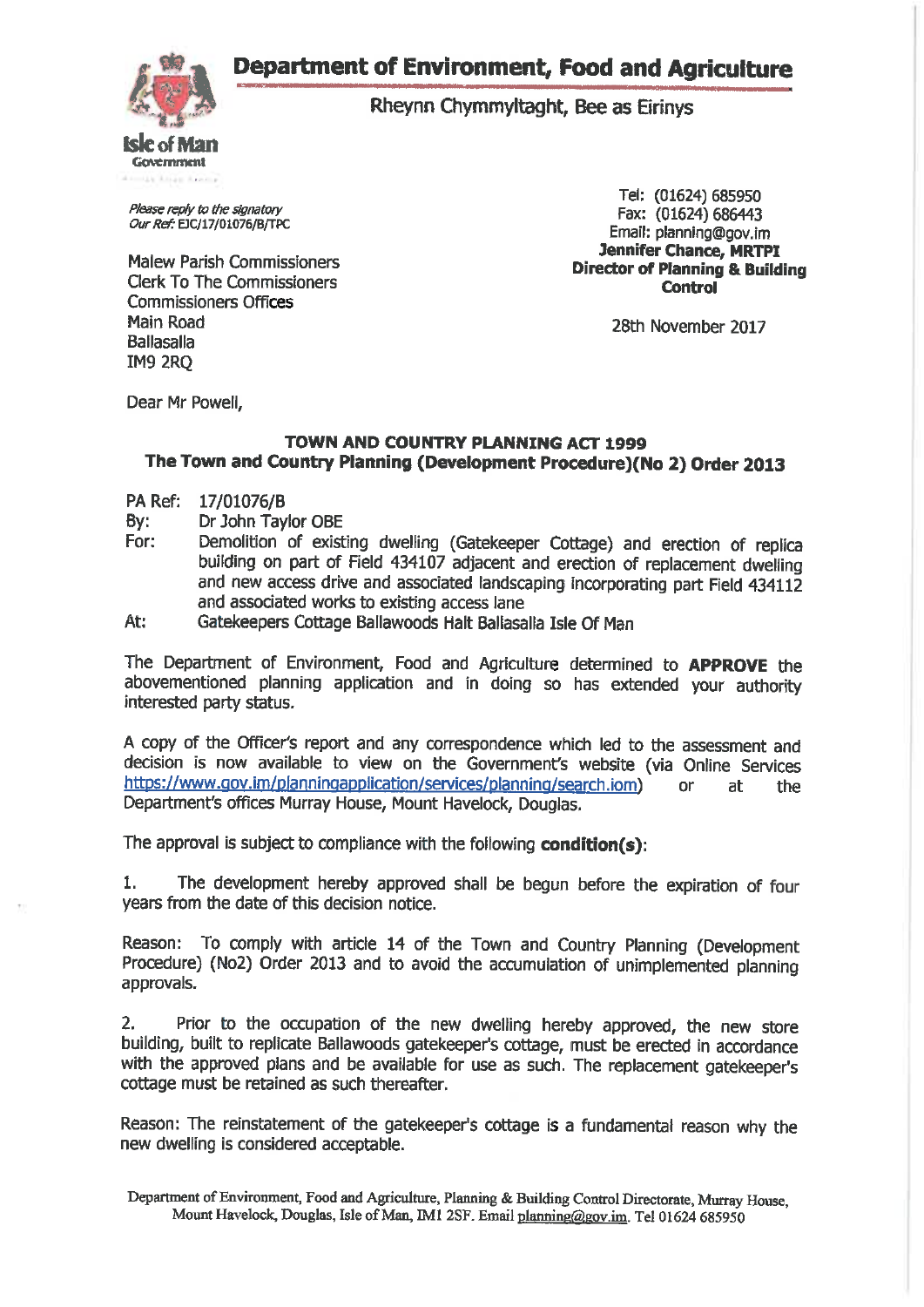3. Prior to the commencement of works, a full and detailed planting and aftercare schedule must be approved in writing by the Department, indicating the position and size of all new trees and shrubs and their species and measures for their maintenance for the five years after they are planted.

Reason: To ensure that the landscaped setting of the site is achieved.

 $4.$ All planting, seeding or turfing comprised in the approved details of landscaping must be carried out in the first planting and seeding seasons following the completion of the development or the occupation of the dwellings, whichever is the sooner. Any trees or plants which within a period of five years from the completion of the development die, are removed, or become seriously damaged or diseased must be replaced in the next planting season with others of a similar size and species.

Reason: The landscaping of the site is an integral part of the scheme and must be implemented as approved.

This approval relates to the following drawings: 1A, 2A, 3A, 4A, 5, 6A, 7A, 8A, 9, 10, 01 and 03 all received on 11th October, 2017.

This decision was made by the Planning Committee in accordance with the authority delegated to it in the name of the Minister and/or in the name and on behalf of the Department.

Should you wish to appeal against this decision on behalf of your authority your request must be in accordance with criteria set down. Specifically any appeal must be in writing, signed by a qualified representative for your authority as appellant, and submitted to the Department within 21 days of the date of this Notice. To further validate the appeal your request must contain:

- . Payment of a planning appeal fee as prescribed in the Town and Country Planning (Application and Appeal Fees) (No2) Order 2016 (currently £175):
- The reasons for making the appeal: and
- An election to have the appeal conducted by means of an inquiry (a hearing) or by means of written representation.

An appeal form and guidance notes are available from either Planning & Building Control, Tel 685950. **or** download to from the Department's website https://www.gov.im/categories/planning-and-building-control/planningapplications/planning-appeals/how-to-appeal/

The applicant has been advised that the proposed development must not be commenced until either:

- The time for requesting an appeal has expired; or
- Any appeal has been determined:

Whichever is the later.

Yours sincerely

taene (al

Mrs E J Callow pp **Director of Planning and Building Control**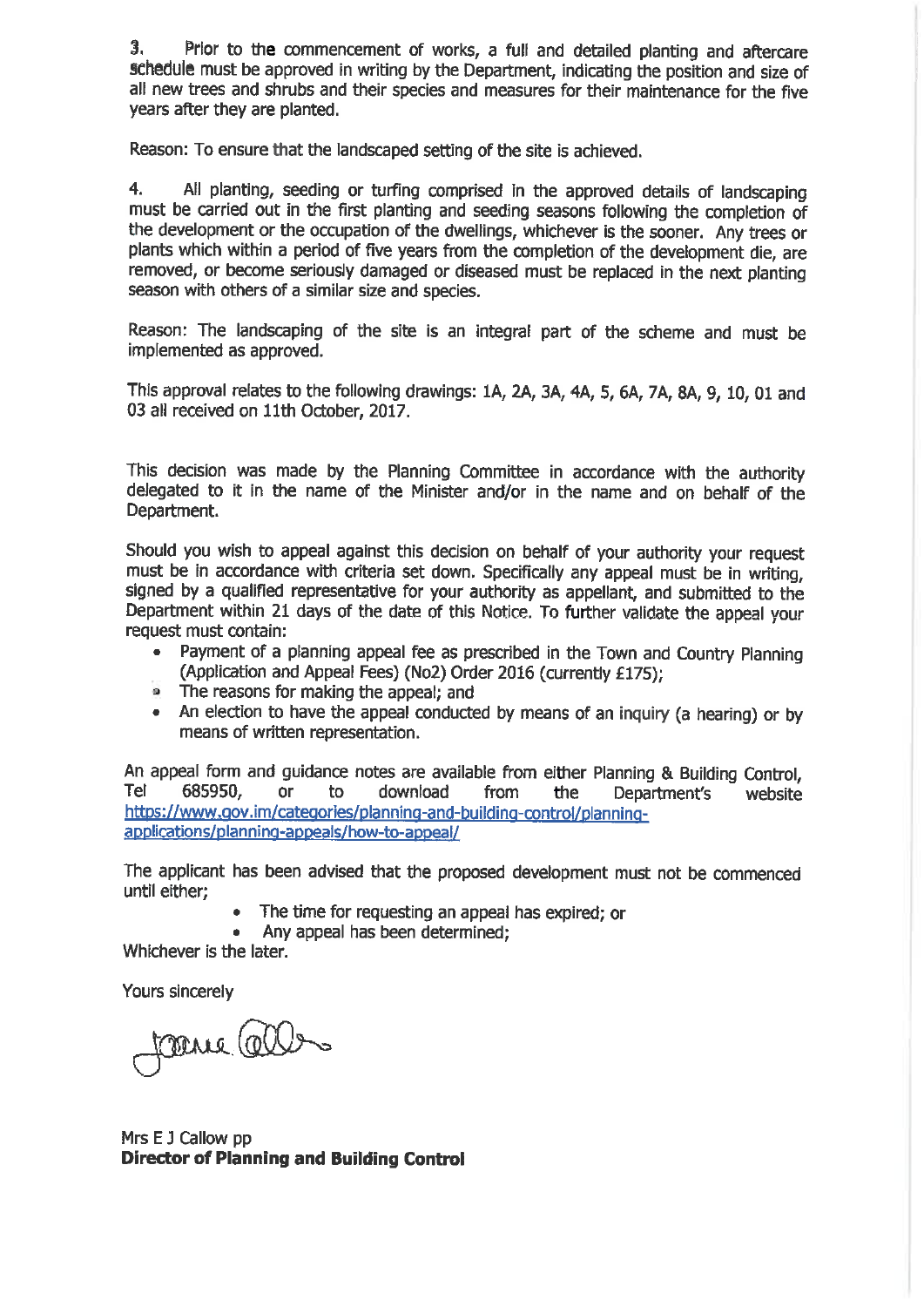

# ROWN PARISH COMMISSIONER

**Clark to the Commissioners** Mr I. J. MAULE BSc DipLaw Telephone: 01624 851630

Email: marown.comm@manx.net

**HALL CAINE PAVILION OLD CHURCH ROAD CROSBY ISLE OF MAN IM4 2HA** 

The Clerk to the Commissioners. **Malew Parish Commissioners. Commissioners' New Offices** Main Road **Ballasalla Isle of Man** 

01 November 2017

Dear Sir.

#### **MAROWN CHRISTMAS CIVIC SERVICE**

The Chairman, Mr Tim O'Hanlon extends a warm invitation to you, your Chairman and Commissioners to attend his Civic Service with Carols in the Marown Parish Church, Main Road at 1115 on Sunday December 10th 2017. Chains of Office may be worn.

Light refreshments will be available after the Service in the church..

**Yours Faithfully** 

IÁN MÄULE **Clerk to the Commissioners** 

<sup>1</sup>2 NOV 2017

Office Open 1000 - 1200 Mondays to Thursdays only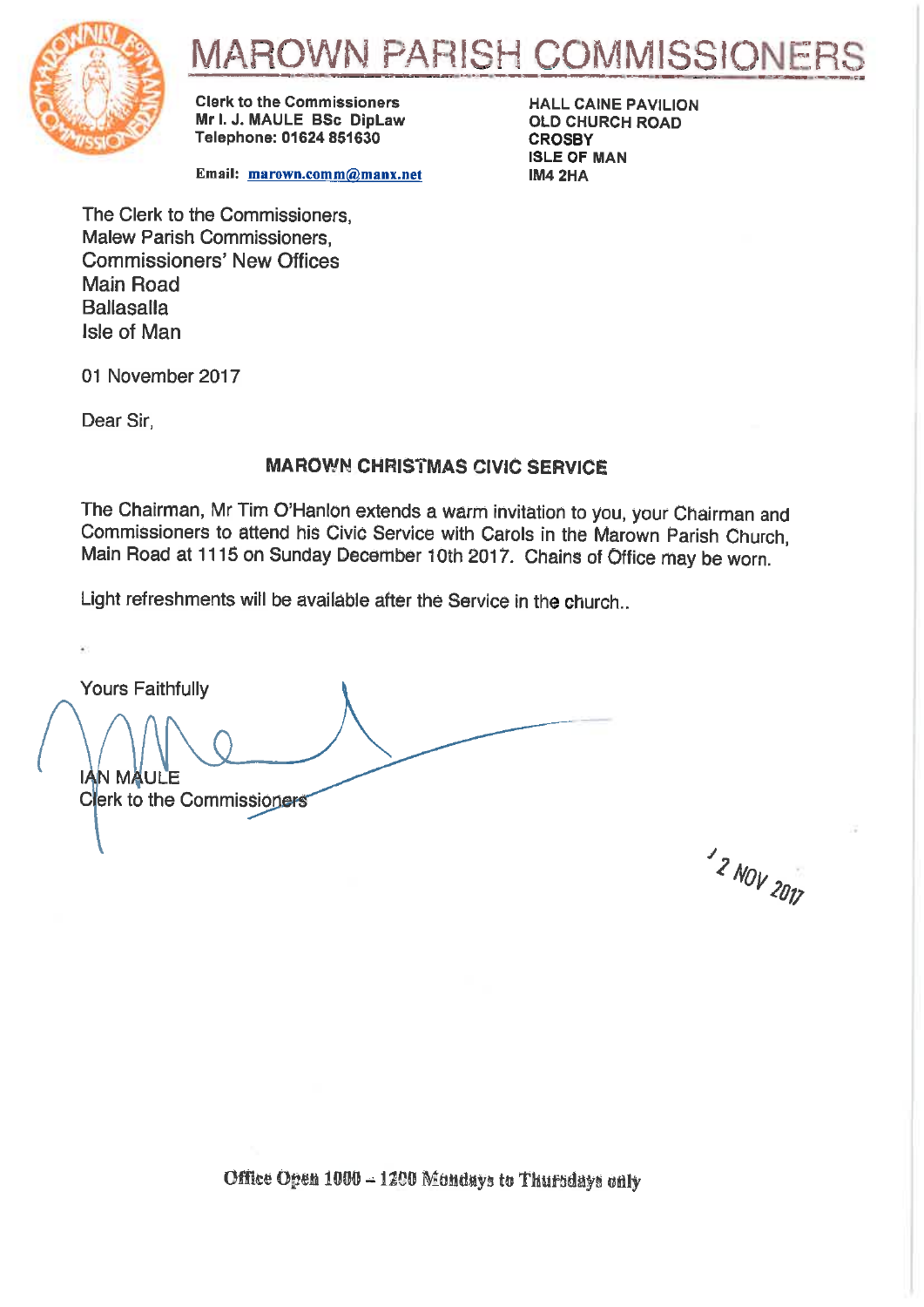**Legislative Buildings** Douglas Isle of Man **IM13PW British Isles** 



**President of Tynwald** Eaghtyrane Tinvaal

Oikyn Slattyssagh **Doolish** Ellan Vannin **IM1 3PW** Ny Ellanyn Goaldagh

Chellvane: 01624 685500

Telephone: 01624 685500

The Hon Stephen C Rodan BSc (Hons), MR Pharm S, MLC

Our Ref: SCR/LT

14th November 2017

Clerk to the Commissioners **Malew Parish Commissioners Commissioners Office** Main Road **Ballasalla** Isle of Man IM9 2RQ

**ET LON PE** 

Dear Sir

# Tynwald Christmas Carol Service: Thursday 14th December 2017 at 1.10pm

I wish to extend an invitation to the Commissioners to attend this year's Tynwald Carol Service.

The service is taking place at St Mary's of the Isle Church, Hill Street, Douglas on Thursday 14th December. The music will be provided this year by two choirs: the Government Staff Choir and the Tynwald Choir. The service will commence at 1.10pm and will be followed by refreshments at the conclusion of the service at approximately 2pm.

Yours sincerely

Halen Lell

**Steve Rodan** President of Tynwald